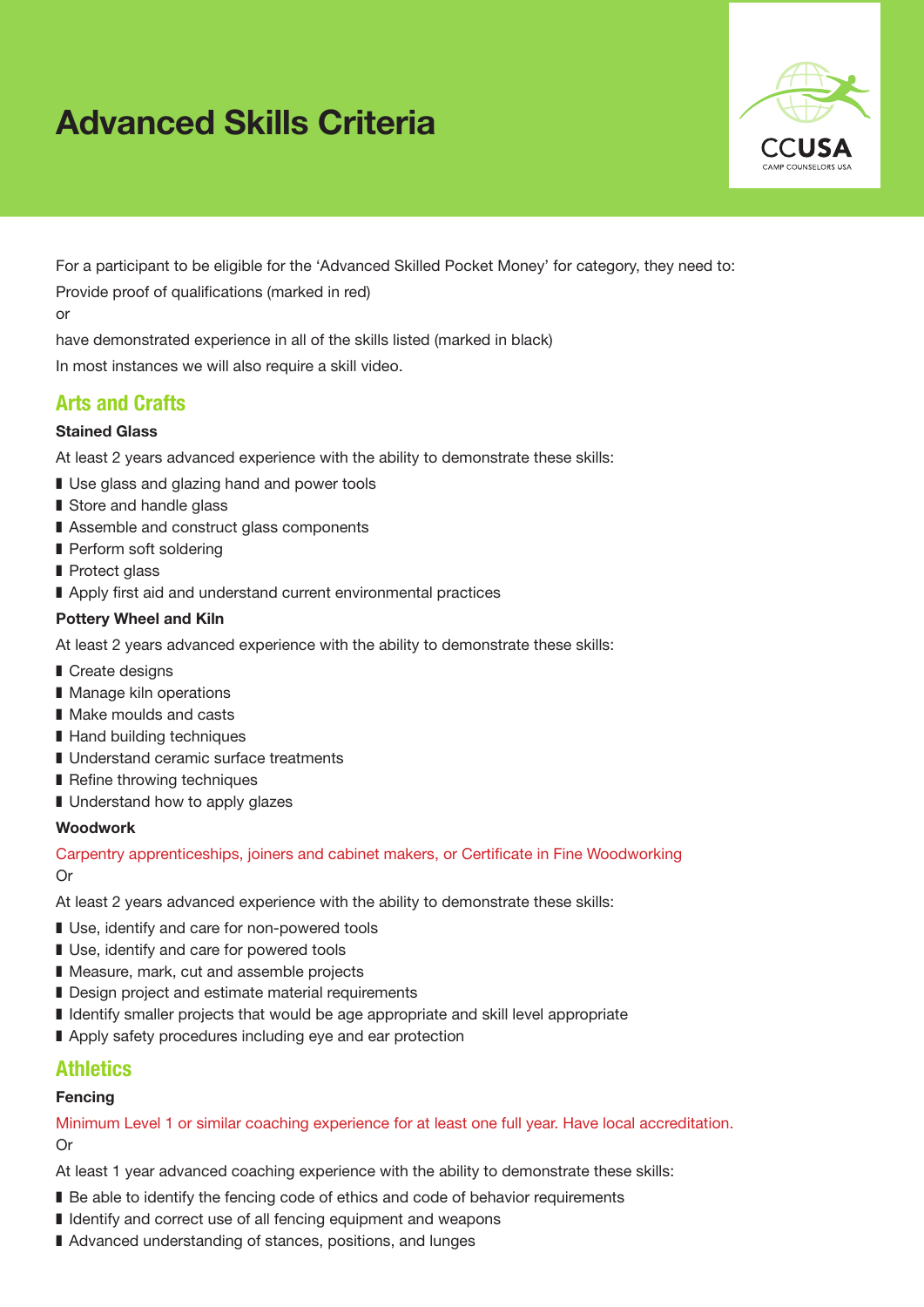## Golf

Minimum Level 1 or similar coaching experience for at least one full year. Minimum handicap of 10 (or less), and have local accreditation.

#### Or

At least 1 year advanced coaching experience with the ability to demonstrate these skills:

- Immediate understanding of grip, set up and swing
- Immediate understanding of golf clubs skills set and have an official handicap
- Have an understanding of risk management and safety hazards on the green.

#### **Tennis**

Minimum Level 1 or similar coaching experience for at least one full year. Or

At least 1 year advanced coaching experience with the ability to demonstrate these skills:

- Identify the different tennis grips and how to use them
- Demonstrate stroke production techniques and methods of coaching at basic level
- Recognize common flaws and apply correction
- Implement tennis drills based on biomechanical techniques.
- Plan and conduct a group coaching session based on maximum participation
- Demonstrate different ball feeding techniques
- Have an effective understanding of tennis industry rules
- Conduct tournaments and round robins.
- Knowledge of how to use communication to combat conflict resolution on court.

# Degree/Certification Education

#### Physical Education Teacher

Degree and at least 1 full year formal teaching experience.

#### Special Education Teacher

Degree and at least 1 full year formal teaching experience.

Teacher (ages 11 to 16)

Degree/diploma majoring in music, arts or sports and at least 1 full year formal teaching experience.

#### Teacher (ages 5 to 10)

Degree/diploma majoring in music, arts or sports and at least 1 full year formal teaching experience.

## Gymnastics

#### Apparatus, Floor and Tumbling

Minimum Level 1 or similar coaching experience for at least one full year in apparatus, floor and tumbling. Has completed local accreditation.

Or

- Immediate understanding of differences in male and female gymnastics and the appropriate gymnastics circuit.
- Training obtained in (female): physical conditioning, floor, bars, vault, beam.
- Training obtained in (male): physical conditioning, floor, bars, vault, parallel bars, pommel horse and rings
- Demonstrate basic pair and group balance skills
- Choose and organize exercises and drills with or without equipment.
- Assess participants readiness to attempt further skills progressions
- Choose and implement sport acrobatic balance skills that are fun, safe and appropriate to participant's abilities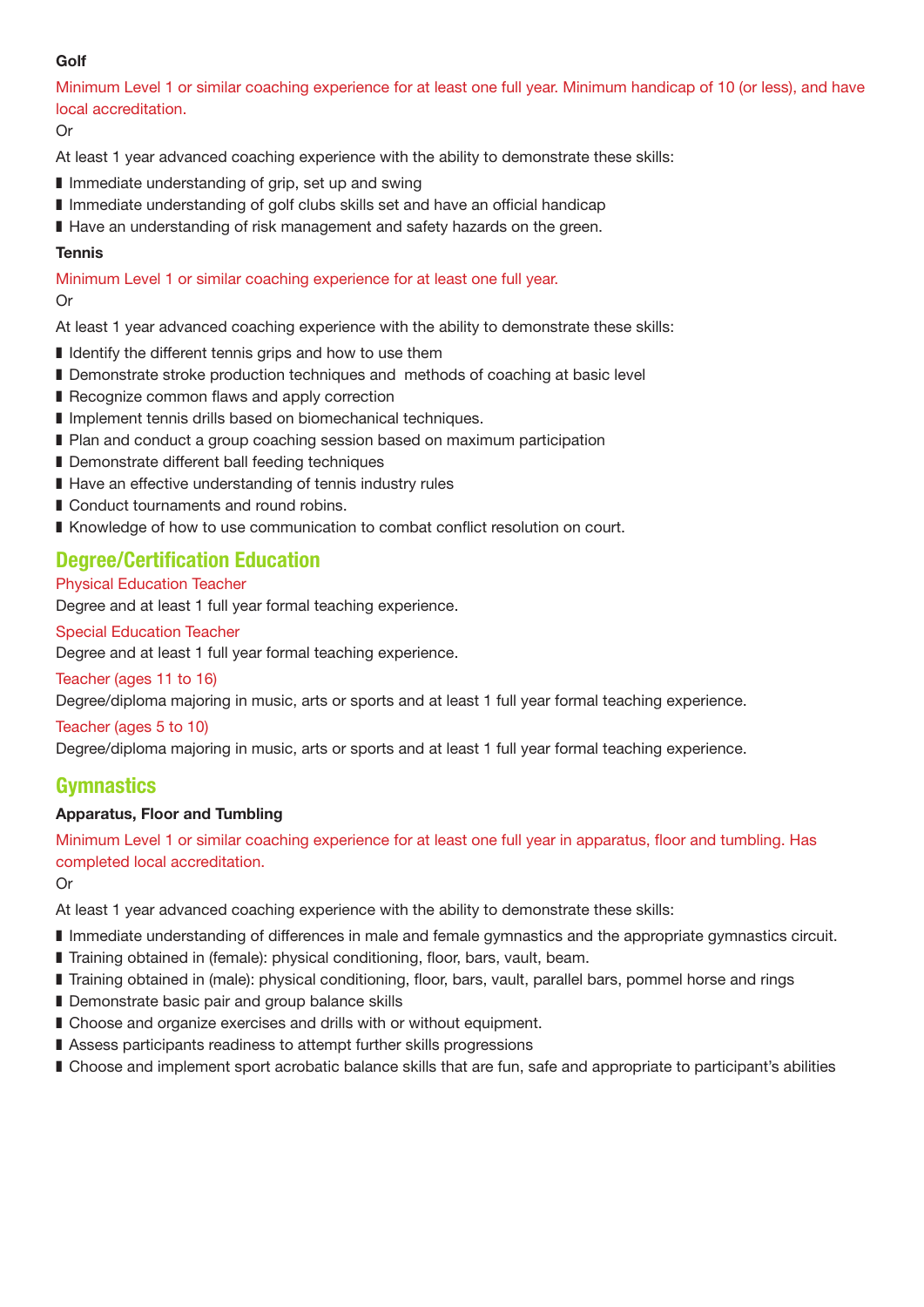# Horse Riding

## Dressage, English Riding, Jumping, Western Riding

Minimum Level 1; Pony Club C+ (or higher); BHA level; or similar coaching experience as well as at least 1 full year formal coaching experience.

Or

At least 1 year advanced coaching experience with the ability to demonstrate these skills:

- Plan lessons and review effectiveness.
- Have the ability to independently and safely catch, halter, lead, tie, groom and tack horses.
- Strictly manage group behavior while building a trust with students.
- Able to assess horse temperament and rider selection.
- Teach rider exercises, agility, school figures and use of arena.
- Teach forward positions, strides, distances and horse gymnastic jumping
- Teach show jumping and cross country.
- Teach riders how to correctly fit lunging equipment
- Teach riders techniques of lunging a quiet horse.
- Immediate understanding and implementation of the training scale used in dressage.
- Ability to manage a stable and recognize the skill capabilities of junior staff.
- Evidence of training if primarily a western rider.

# Outdoor Adventure Skills

## Outdoor Education Instructor

Degree in Education with an emphasis on outdoor education, or Certificate in Outdoor Education. Must be 21+ with at least 2 years advanced experience.

Or

At least 2 years advanced coaching and professional experience with the ability to demonstrate these skills:

- Camping and camp management
- Knowledge of and a specialty skill: wilderness, canoeing/kayaking, rock climbing, group initiatives and ropes
- Ecology literacy
- Safety and risk management
- Structuring lessons, assessment and reflection

# Performing Arts

#### **Circus**

At least 2 years advanced coaching and professional experience with the ability to demonstrate these skills (may vary depending on specialty):

- Circus basics such as tumbling, handstands, flexibility, juggling, balance and partner work
- Circus group acts such as adagio, group aerial, group juggling, hoop-diving
- Preliminary circus specialties including static and swinging trapeze, tissue, rope, handstands, tightwire, contortion, chinese pole, german wheel, rolla bolla, juggling, meteors, hula-hoops.
- Fitness, strength and conditioning for circus performers
- Performance skills: acting, improvisation, clown and voice
- Rigging, equipment and safety in the circus environment
- Basic anatomy, physiology, nutrition and sports psychology
- Work health and safety hazards and risks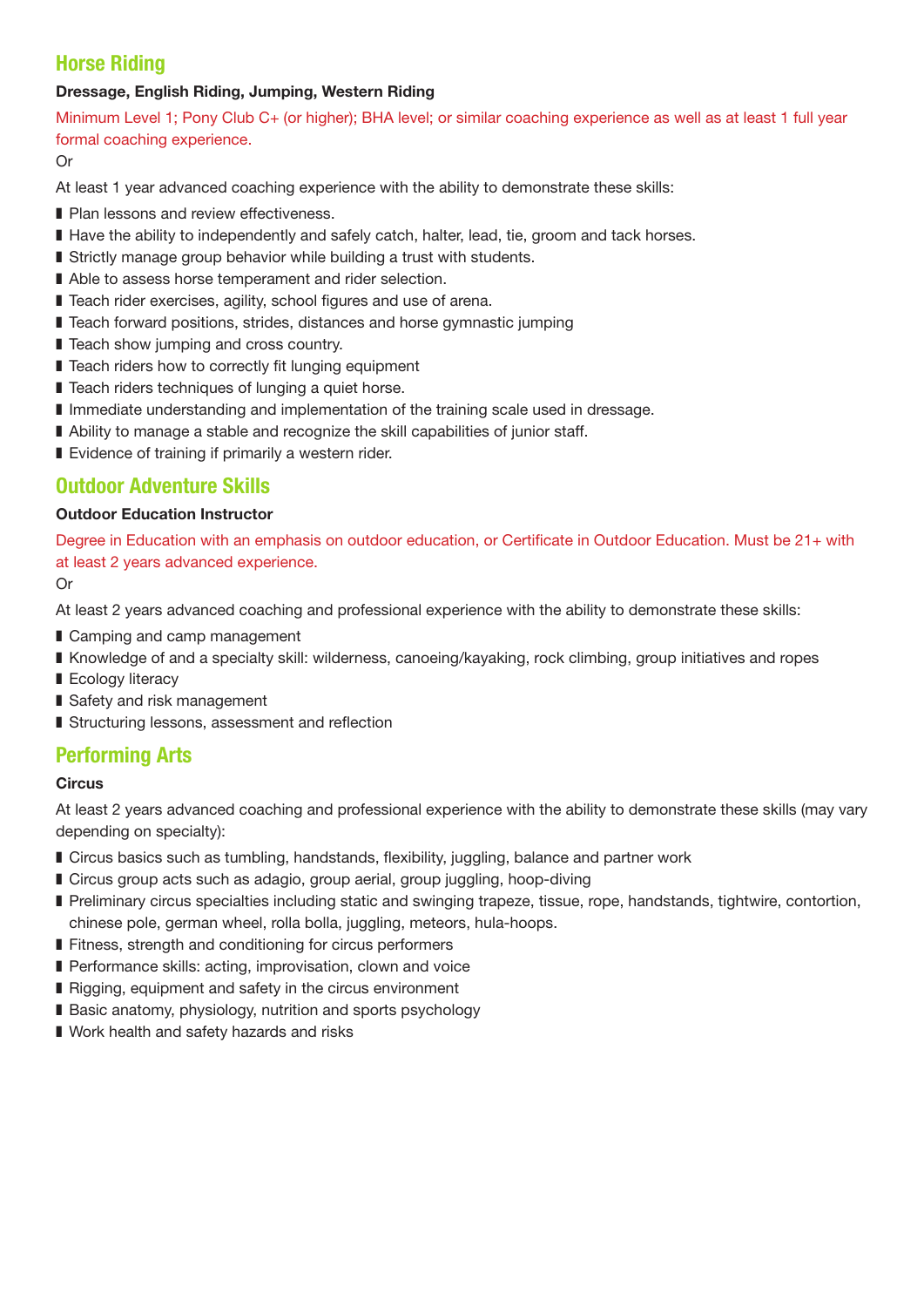## Lighting/Sound Technician

#### Degree/Diploma in Lighting or Sound with at least 1 year experience.

#### Or

At least 2 years advanced coaching and professional experience with the ability to demonstrate these skills:

- Characterize audio theory and audio measurements
- Interface the components of a basic sound system
- Patching and or wiring up lights to dimmers or electronic control consoles
- Interpret the basic theories in theatrical and concert lighting
- Demonstrate proper practices in the areas of recording, and concert sound and lighting

#### Magic

At least 2 years advanced coaching and performance experience with the ability to demonstrate these skills:

- Can categories different styles of effects: production, vanish, transformation, restoration, teleportation, escape, levitation, penetration and escape
- Can present the various styles of performance: stage illusions, parlor magic, platform magic, micro magic, mentalism and street magic.

#### Music Technician/Producer

Degree/Diploma with at least 1 year performance experience.

#### Or

At least 2 years advanced coaching and performance experience with the ability to demonstrate these skills:

- Has strong communication and problem solving skills; good hand-eye co ordination
- Professional knowledge of music recording and editing software
- Professional technical skills in using electronic audio equipment, microphones, mixing consoles and equalizers.
- Experience with project managing during the recording, mixing and mastering processes.

## Piano

Level 8 (or higher) with at least 2 years performance experience.

#### Recording Engineer

Degree/Diploma or equivalent or at least 1 year experience.

Or

At least 2 years advanced coaching and performance experience with the ability to demonstrate these skills:

- Responsible for getting clean, balanced recordings of all audio tracks at a professional level
- Post production able to take all of the individual audio tracks -- instruments, vocals, other sound sources -- and assemble them into a balanced, musically appealing whole.
- Able to use pro tools and audio editing software.

# Ropes/Climbing

## High/Low Ropes and Rock/Wall Climbing

Diploma or equivalent with at least 1 year experience. Or

- The setting up of safe and efficient top rope and abseil teaching systems using a variety of belays and sites
- Methods for conducting students safely and efficiently on single and multi pitch climbs.
- Self rescue techniques and emergency situation responses.
- Site choice with relation to safety, environmental factors and outcome for the participant.
- Teaching techniques and group management issues.
- Vertical mobility via ascending and descending ropes
- Course and equipment maintenance and safety checks.
- Environmental and land management concerns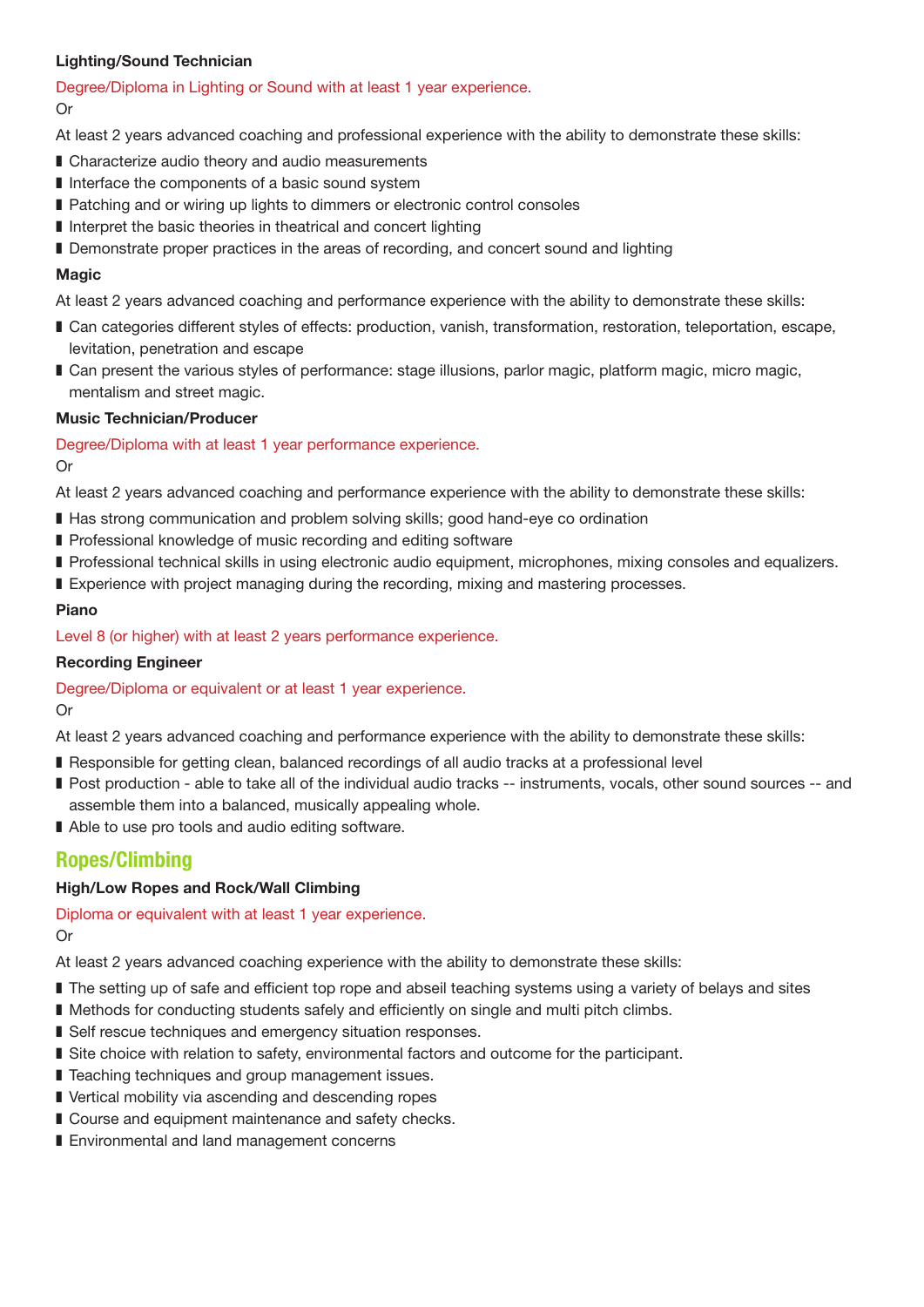# **Target Sports**

#### Archery

Minimum Level 1 or similar coaching qualification with at least 1 full year formal coaching experience. Or

At least 2 years advanced coaching experience with the ability to demonstrate these skills:

- Understand the standard range and safety practices.
- Understand common risks and develop risk reduction strategies.
- Determine if a student should be shooting left or right handed.
- Identify and demonstrate the steps for developing shooting technique.
- Safely and effectively remove arrows from a target butt
- Understanding how to string and adjust bows.
- Score, cool down and evaluate.

## **Riflerv**

Gun or Shooting License with at least 1 year range experience required. Proof submitted regarding what weapons trained on.

# **Waterfront**

## Boat Driving

Boat License with signal/towing experience and personal experience in waterskiing or wakeboarding and tubing. Must also have skills for boat safety, risk assessments of the water and conditions, and maintenance

## Lifeguard

Current certification valid through September 1st of the summer in which you intend to go to camp. CCUSA will review your certifications from your home country and let you know if they qualify you as Advanced Skill in this category.

#### Sailing

Minimum Level 1 Sail Instructor Certificate with at least 1 year experience.

#### Or

At least 2 years advanced coaching experience with the ability to demonstrate these skills:

- **Rigging**
- Rope work and knots
- Sailing techniques, tacking and gybing
- Rescue procedures and towing
- Winds, tides and currents
- Launch and recovery of the boat

#### Swim Instructor

Current certification valid through September 1st of the summer in which you intend to go to camp. CCUSA will review your certifications from your home country and let you know if they qualify you as Advanced Skill in this category.

#### Wakeboarding

- Launching from docks or beaches, and deliver wakeboard techniques to a high standard.
- Leadership skills for boat safety and maintenance.
- Be able to identify and complete risk assessments.
- Work as part of a team to proactively recognize the dangers involved; communication between drivers, spotters and instructors.
- Have a basic understanding of first aid and emergency responses.
- Boat License (with signal/towing experience)